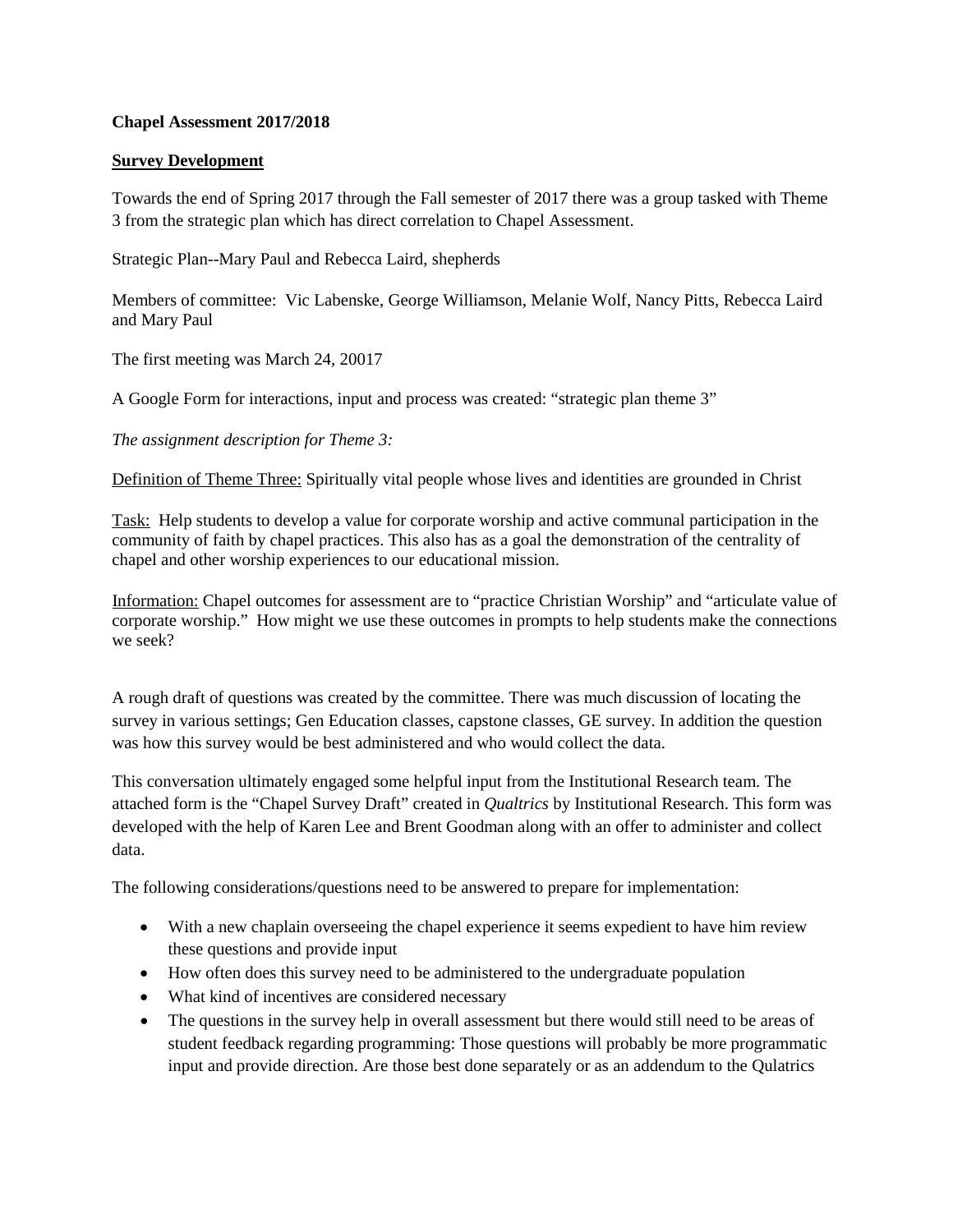Survey? Should all of that information be located in the assessment information provided for the wheel or housed elsewhere?

### **Program Changes in 2017-2018**

**Chapel Preaching Team**: In review of the job description for Chaplain there was an overall sense that with the increased diversity of the student body it was time to make a shift in expectation. Rather than have a chaplain be the singular preaching voice we would ask the chaplain to be a predominant voice but also ones that creates a chapel preaching team with diverse voices. This was perceived to be able to provide connection with a greater number of students.

Fall of 2017: The chapel preaching team was: Mary Paul (VP for Spiritual Development), Alexis De La Mora (Chapel Intern), Esteban Trujillo (Associate Director of International Ministries) and Danny Kim (staff member from OSV)

Spring of 2018: Mary Paul, Alexis De La Mora, Esteban Trujillo and Kara Lyons-Pardue (Faculty member from STCM)

The feedback from students was very positive regarding this new approach. In the Spring of 2018 the position of Chaplain/Director of Chapel Programming was filled by Esteban Trujillo.

The plan moving forward would be to continue with the chapel preaching team model. It will be made up of : VP for Spiritual Development, Chapel Intern, Chaplain and a staff or faculty person.

**CHAT Team**: In response to the increased diversity of the student body it was determined that we needed to have regular formal feedback from a greater number of students. The decision was made to create a CHAT team (Chapel Advisory Team). This team was made up of students from several Mosaic Clubs, Athletics, RD's and various other campus groups. The chapel planning team met with this group the first week of every month. Their feedback was invaluable and also gave the message to a broad group of students regarding the Chapel Planning Team's desire to receive input from students.

**Student Survey**: In the Spring of 2018 a student survey was created to receive feedback on various aspects of Spiritual Development's programming.

1513 students responded. The incentive was chapel credit and a 5 gift cards that were drawn randomly.

The feedback while helpful was not overall surprising. We also realized asking what the student would like "more" of didn't really provide us a sense of value over what is already being offered.

The attached document, "2018 Spiritual Development/chapel section" provides the data we collected.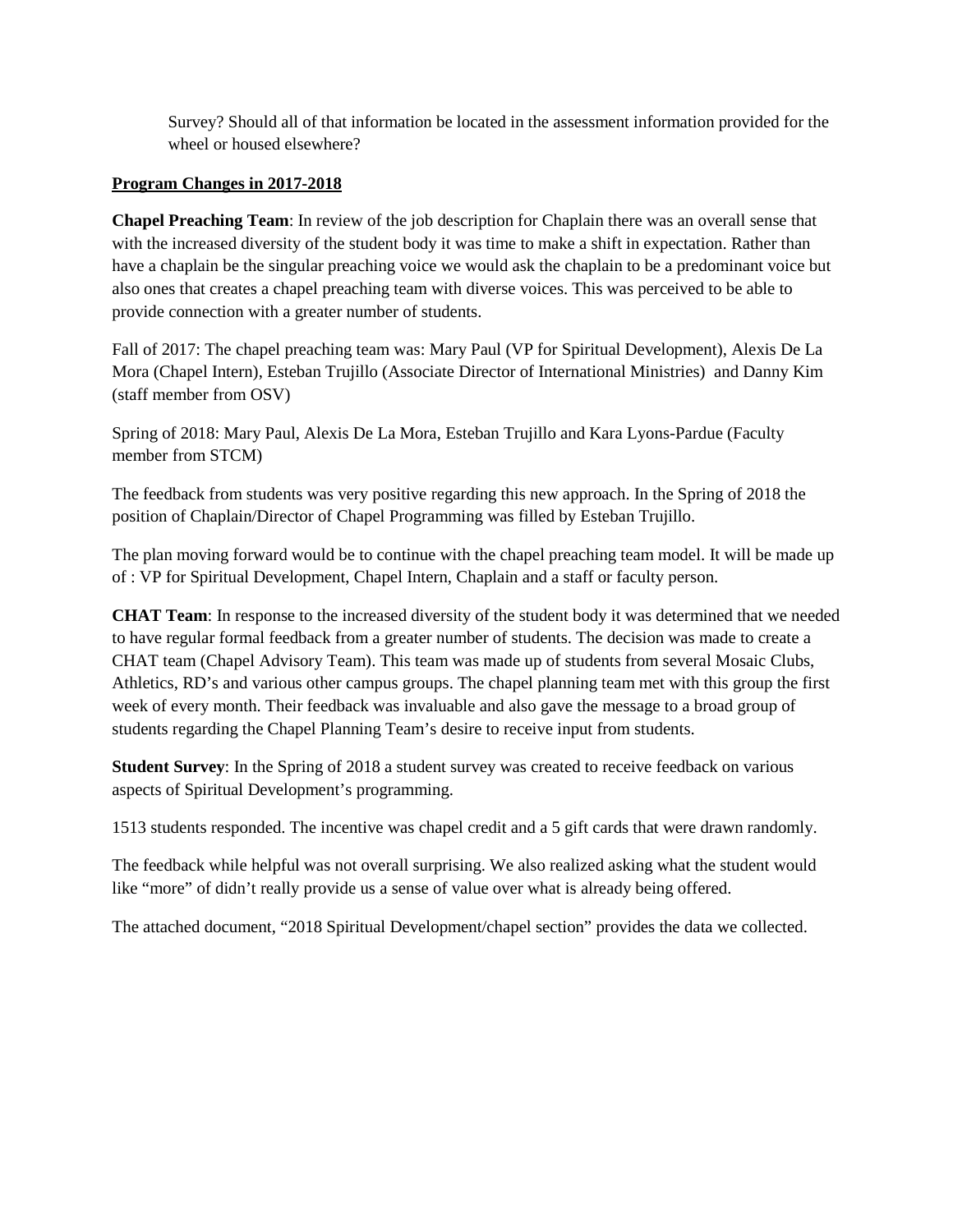# Spiritual Development Chapel Survey 2018 Responses

## Which weekly chapels do you generally attend? (Check all that apply)

1,513 responses



## Which aspects of chapel do you feel encourage your spiritual growth? (Check all that apply)



### Generally speaking, I feel the music in chapel is... (Check all that apply)

1,513 responses

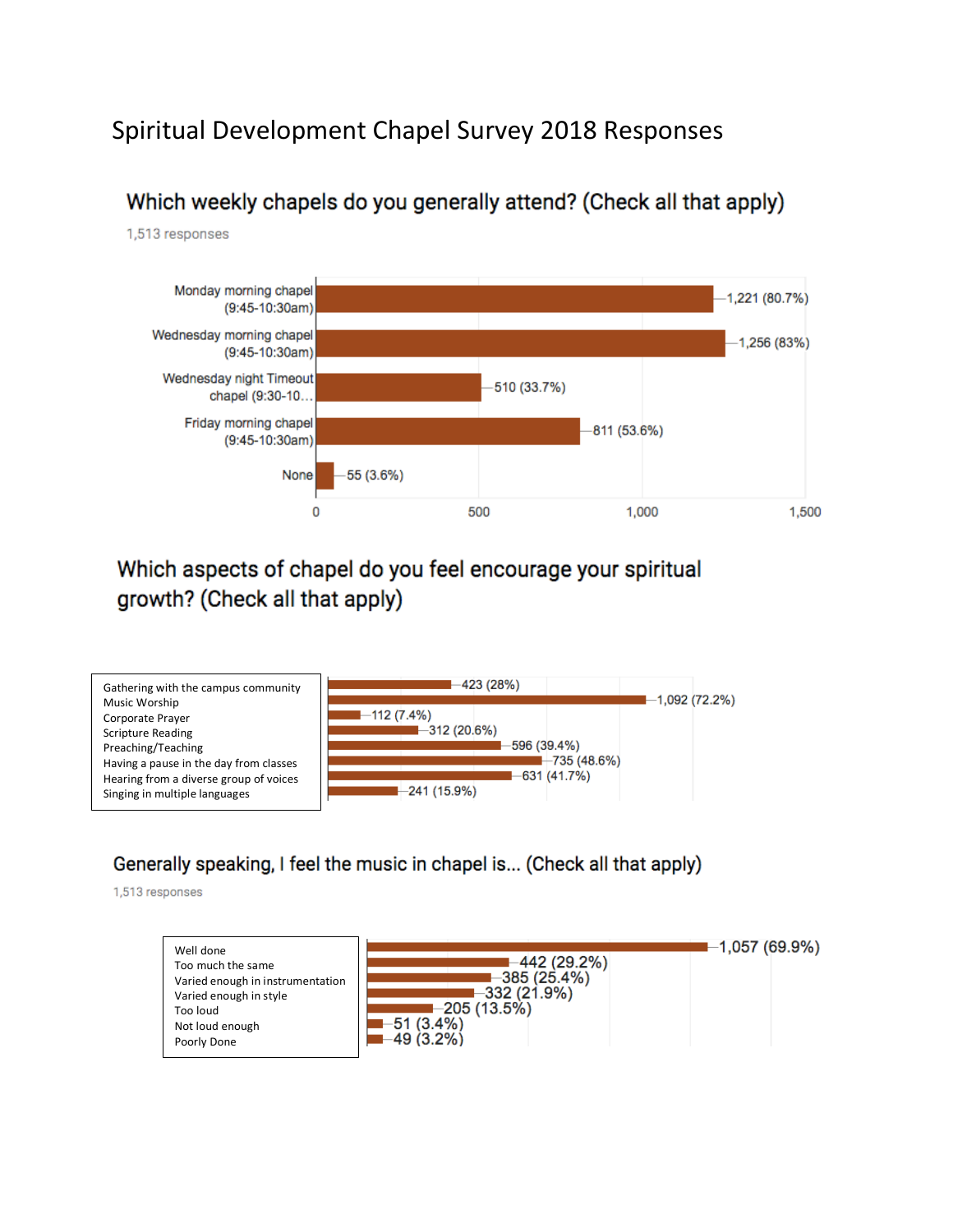### What would you like to see more of in chapel? (Check all that apply)



### Considering outside speakers, who would you value hearing from?

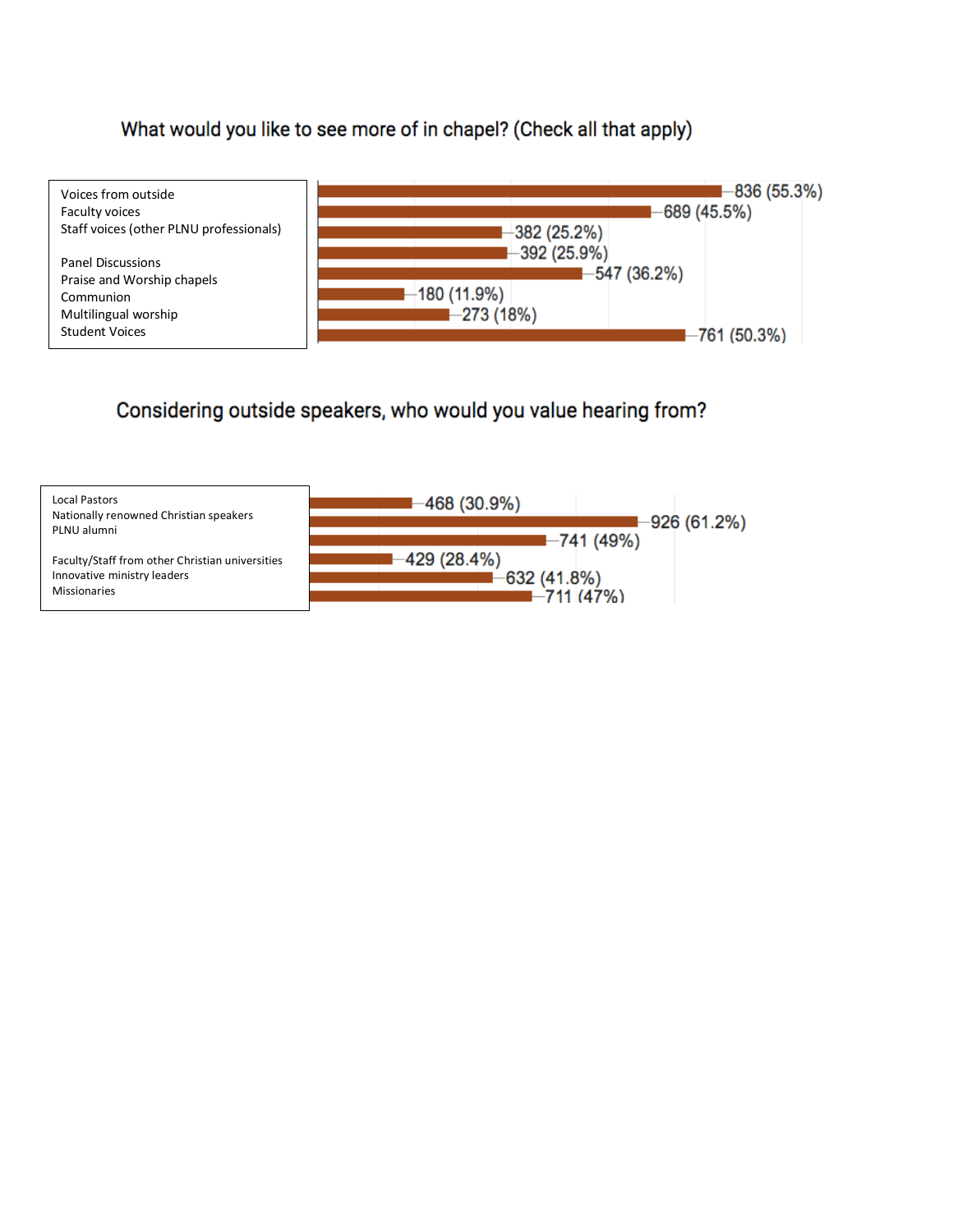### Default Question Block

Welcome to PLNU's Chapel Survey. Thanks for agreeing to participate!

This should take under 5 minutes of your time /\*\* if incentive, then verbiage about amount-type\*\*/

/\*\*\* Something here about why we are asking students to do this \*\*\*/ (ex. PLNU is exploring "why corporate worship matters" and greatly values your feedback.)

As you prepare to answer the following questions, please read the following definition of corporate worship: Corporate worship is a gathering of people where together as a community we offer ourselves and our gifts to the glory of God and receiving God's grace in Christ through the power of the Holy Spirit that enables us to fulfill our Christian vocation to witness to love and serve our neighbors.

All of your responses will be strictly confidential. Your responses will go directly to PLNU's Office of Institutional Research and will only be reported out in aggregate.

Please rate the following aspects of (corporate) worship in chapel in terms of the amount of relevance to your Christian life:

|                                                                                                                                         | Minimal<br>Relevance | 2 | 3 | 4 | <b>High Relevance</b><br>b |
|-----------------------------------------------------------------------------------------------------------------------------------------|----------------------|---|---|---|----------------------------|
| Opportunities to hear from the<br>scriptures                                                                                            |                      |   |   |   |                            |
| Gathering of people for shared<br>community                                                                                             |                      |   |   |   |                            |
| Receive instruction                                                                                                                     |                      |   |   |   |                            |
| Renewal of faith                                                                                                                        |                      |   |   |   |                            |
| Reminder of faith                                                                                                                       |                      |   |   |   |                            |
| Participation in practices that<br>are formational<br>(i.e. prayer, singing, confession,<br>communion, baptism, fellowship,<br>service) |                      |   |   |   |                            |

Are there other aspects of (corporate) worship in chapel that have had relevance to your Christian life other than those listed above? If so, please describe:

#### Please rate the following aspects of (corporate) worship in chapel in terms of how much they enhance (connect/challenge/deepen) your academic studies:

|                                              | Minimal<br>Enhancement | 2 | 3 | 4 | High<br>Enhancement<br>5 |
|----------------------------------------------|------------------------|---|---|---|--------------------------|
| Opportunities to hear from the<br>scriptures |                        |   |   |   |                          |
| Gathering of people for shared<br>community  |                        |   |   |   |                          |
| Receive instruction                          |                        | ٠ |   |   |                          |
| Renewal of faith                             |                        |   |   |   |                          |
| Reminder of faith                            |                        |   |   |   |                          |